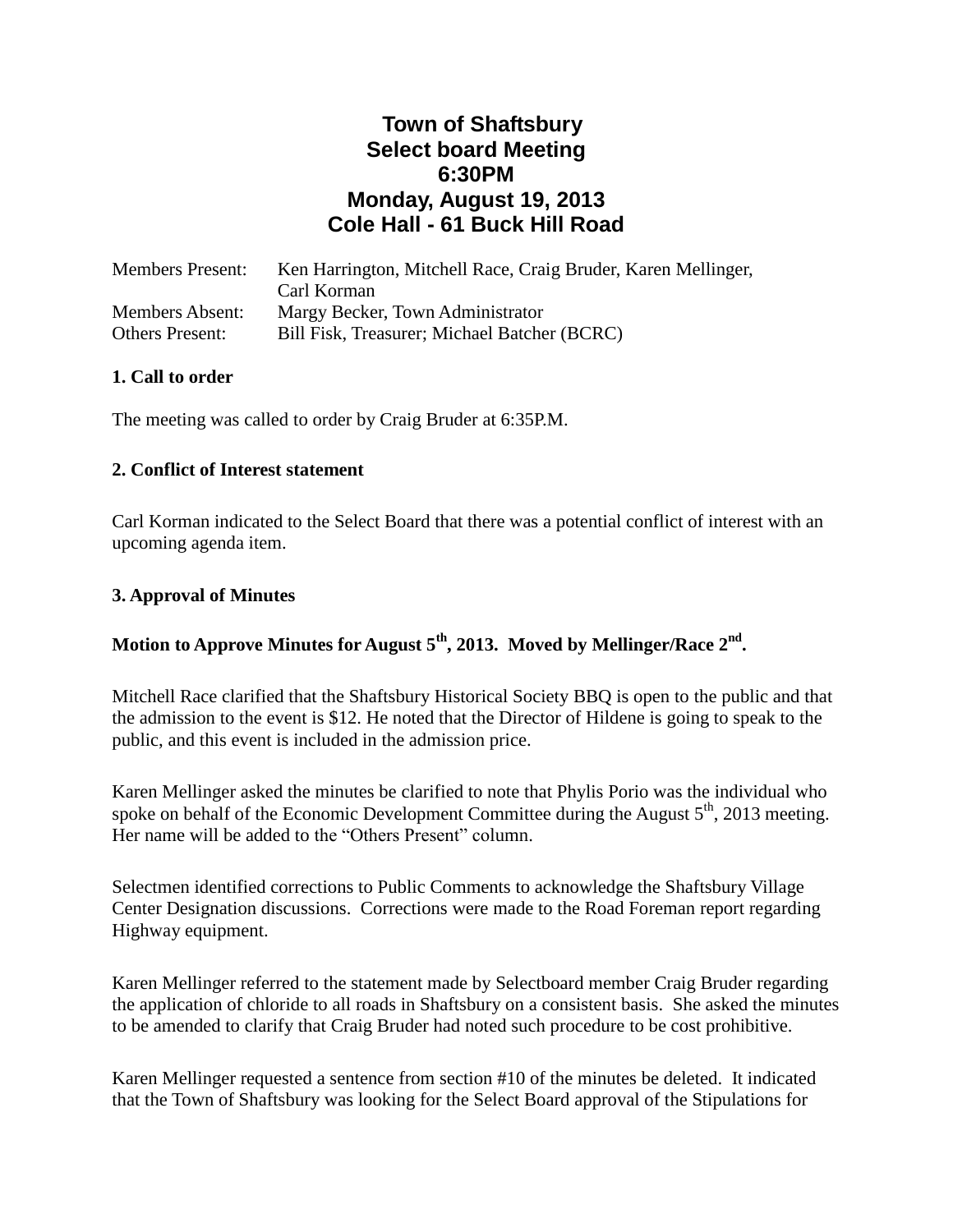Assessment. She noted that the State of Vermont had requested the Select Board's approval of the Stipulations.

Selectmen made a correction to Section #10 of the Minutes for August  $5<sup>th</sup>$ , 2013 to change the reference to "Glastenview Drive". Ken Harrington corrected a statement in Section #14 of the Minutes in regards to funds for Highway equipment. Craig Bruder indicated a correction was needed to Section #6 to identify Mark Bollhardt as the individual who spoke to the Select Board about Zoning issues concerning a fellow resident.

# **Motion to Approve carries unanimously (4-0-1) Carl Korman abstains.**

# **4. Approval of Warrants**

## **Motion to approve Check Warrant #06 in the amount of \$31,415.95. Moved by Mellinger/Korman 2 nd. Motion carries unanimously (5-0-0).**

**Invoices paid in excess of \$1,000:** Blue Cross Blue Shield, Bennington Banner, William E. Daley (3 invoices), John Ray & Son (2 invoices), Mountain Air Assessor, Sycamore Landscape, TAM (2 invoices), West Oil Co.

#### **Motion to Approve Payroll Warrant #04 in the amount of \$17,456.12 Moved by Mellinger/Korman 2nd. Motion carries unanimously (5-0-0).**

### **Motion to approve Warrant PR4 (retirement) in the amount of \$129.36. Moved by Mellinger /Korman 2nd. Motion carries unanimously (0-0-0).**

# **5. 6:40PM Announcements**

Mitchell Race announced that the Shaftsbury Historical Society is hosting a BBQ this weekend, and noted that limited seating is still available. The Director from Hildene will be in attendance to speak about the Lincoln legacy. The event takes place on Saturday August  $24^{th}$ , 2013 at 3:00p.m.

# **6. Public Comments - none**

# **7. 2014 Town Tax Rate**

Bill Fisk joined the Select Board to discuss financial reports for the fiscal year which ended on June  $30<sup>th</sup>$ , 2013. Bill Fisk reported changes in the Town Tax Rate and noted an overall decrease in the rate. He noted the Grand List Value has increased and that the Tax Rate is based on a Grand List percentage of .3260/100. The rate was compared to the previous fiscal year's rate of .326/100. Bill Fisk acknowledged the Tax Rate has decreased by six hundredths of a cent. Bill Fisk noted a2% increase in the Veterans Exemptions. Bill Fisk provided a breakdown of the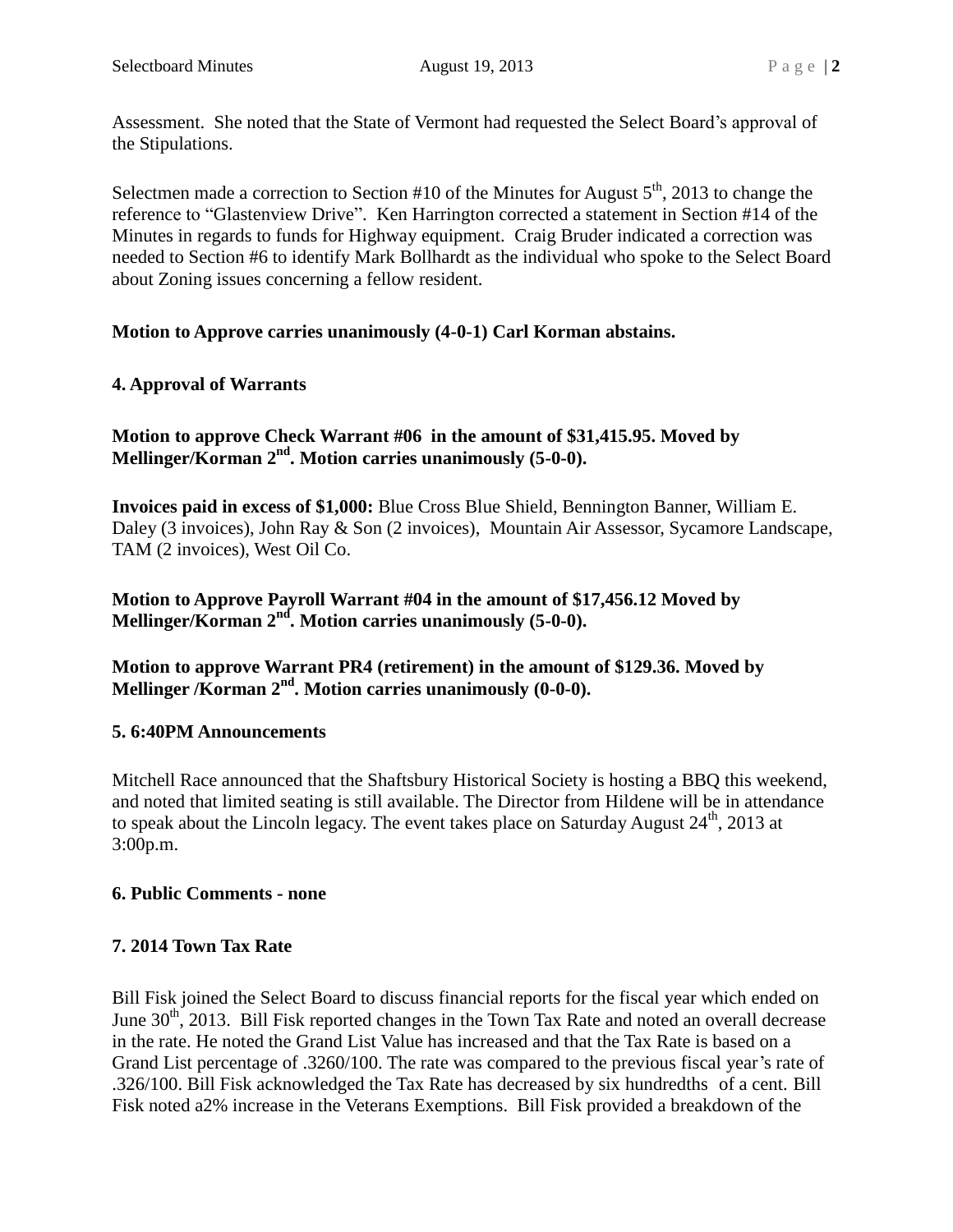resident/non-resident ratio in the Town of Shaftsbury. Bill Fisk reported that some residents of the Town were unaware of the need to make a homestead declaration and that this could be the reason for the Town showing more residents appearing on the grand list as non-residential households. Karen Mellinger encouraged more information be made available to the public as to how to acquire the Homestead Declaration form. She said there is still enough time to submit the form to the Tax Department in order to declare a property residential versus non-residential.

Bill Fisk noted a final and minor adjustment to the tax rate should be available by November  $1<sup>st</sup>$ , 2013. He then suggested the Selectboard set a tax rate for 2014 at .3280%. The rate has decreased from a percentage rate of .3284% in the previous year.

#### **Motion to approve a Municipal Tax Rate for 2014 fiscal year of .3280% per \$100 of value/Race 2nd. Motion carries unanimously (5-0-0).**

### **8. Municipal Planning Grant Application – Solid Waste Planning (SWIP) Michael Batcher, BCRC**

Michael Batcher discussed the possibility of developing a regional Solid Waste Implementation Plan (SWIP) based on inter-municipal agreements or other such cooperative models. Many towns in Bennington County have agreed to apply jointly for a Municipal Planning Grant from the State to help pay for the expense of preparing the SWIP. The Plan is intended to meet the goals and objectives of the State. The towns, as a collective under one grant agreement, will each pay an amount considered a "match" by the State for any Municipal Grant Application which exceeds \$15,000 in requested Grant funding.

Michael Batcher stated the maximum grant amount allowed is \$35,000. The required "match" from participating towns will be no more than 50% of the Grant funding allocated beyond \$15,000. He explained that Manchester will be the "lead town" for the sake of the grant application. Yet the grant award would go towards preparing a collective plan and not be disbursed in differing amounts directly to all towns.

Karen Mellinger and Carl Korman cited concern about becoming involved in the project while others may be reluctant or refuse to join. Michael Batcher explained that the collective agreement is not iron-clad and that there is potential to withdraw from the collective if the situation presents itself.

Karen Mellinger sought clarification from Michael Batcher that the Municipal Planning Grant did not pose a conflict with other grants the Town of Shaftsbury is currently seeking.

There was an inquiry from a member of the public about whether or not the Municipal Planning Grant application conflicted with the Economic Development Committee's current grant application and whether the SWIP application would render that other grant ineligible for funding.

Michael Batcher acknowledged that the overall process still has many facets to be worked out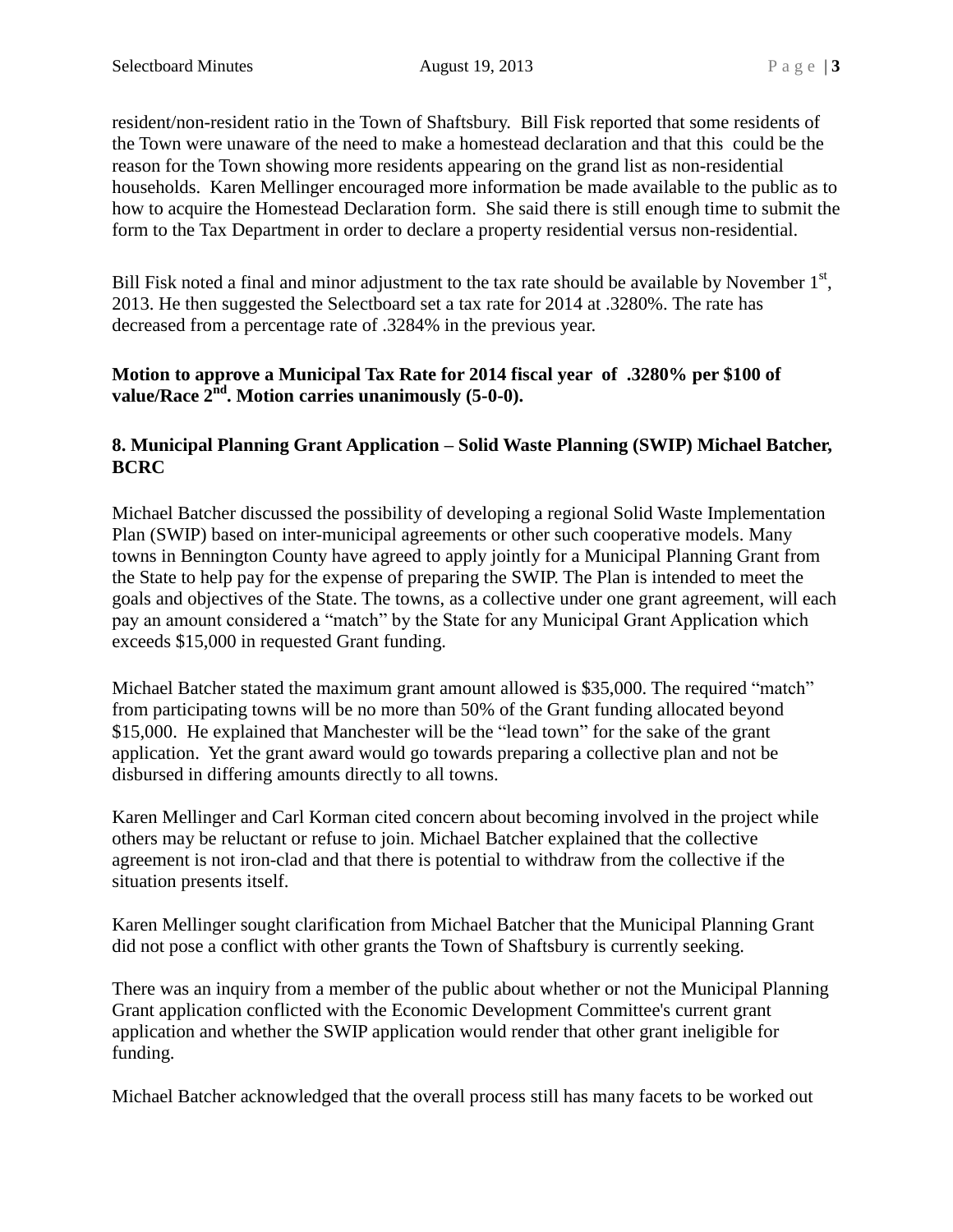and that the details at the moment are not totally concrete or 100% accurate.

**Motion to Approve the Resolution supporting fiscal year 2014 municipal planning grant application for SWIP preparation, contingent upon the execution of document by the Chair of the Planning Commission. Moved by Mellinger/Race 2nd. Motion carries unanimously (5-0-0)**

#### **9 . VTel Proposed Telecommunications Tower – Buck Hill Road**

The Select Board reviewd preliminary information regarding VTel Wireless' request for installation of a "Monopole" tower on Buck Hill Road to bring high speed internet service to under-served areas within the Town of Shaftsbury. VTel is currently in the process of applying for a permit from the Public Service Board to install the estimated 75 to 95 foot high pole on private property on Buck Hill Rd. It was noted VTel has not completed its application to the PSB nor has it set up any public hearings.

Craig Bruder stated that members of the Development Review Board had been inquiring about whether the existing tower on Buck Hill Road could be modified to incorporate VTel's new equipment. But VTel has indicated it had looked at the existing tower and determined that colocation would not satisfy VTel's needs. Therefore a separate tower is being requested.

The Select Board acknowledged that under Public Service Board procedures, the DRB has no formal role in providing input on the PSB application from VTel. Mitchell Race suggested that as a courtesy to residents, the Select Board should request a public information meeting in which VTel could inform residents of its current plans.

Carl Korman inquired about the number of residents who would receive the increased access to high-speed internet. The Select Board confirmed that there was no definite answer at the time. Carl Korman inquired whether or not an Environmental Assessment was conducted on the property.

Karen Mellinger inquired about the number of property owners who have been notified of the project. She invited any member of the public to provide their questions or comments to either the Select Board or Town Administrator and then suggested the Select Board schedule a formal meeting with VTel to discuss issues and concerns of the Select Board and residents. It was suggested to item be added to an agenda in the near future.

### **10. Application for Renewal of Village Center Designation – Ratification of 8/5/13 Action to Approve**

Discussions and approval of the Economic Development Committee's application for renewal of Village Center Designation had taken place during public comments at the August  $5<sup>th</sup>$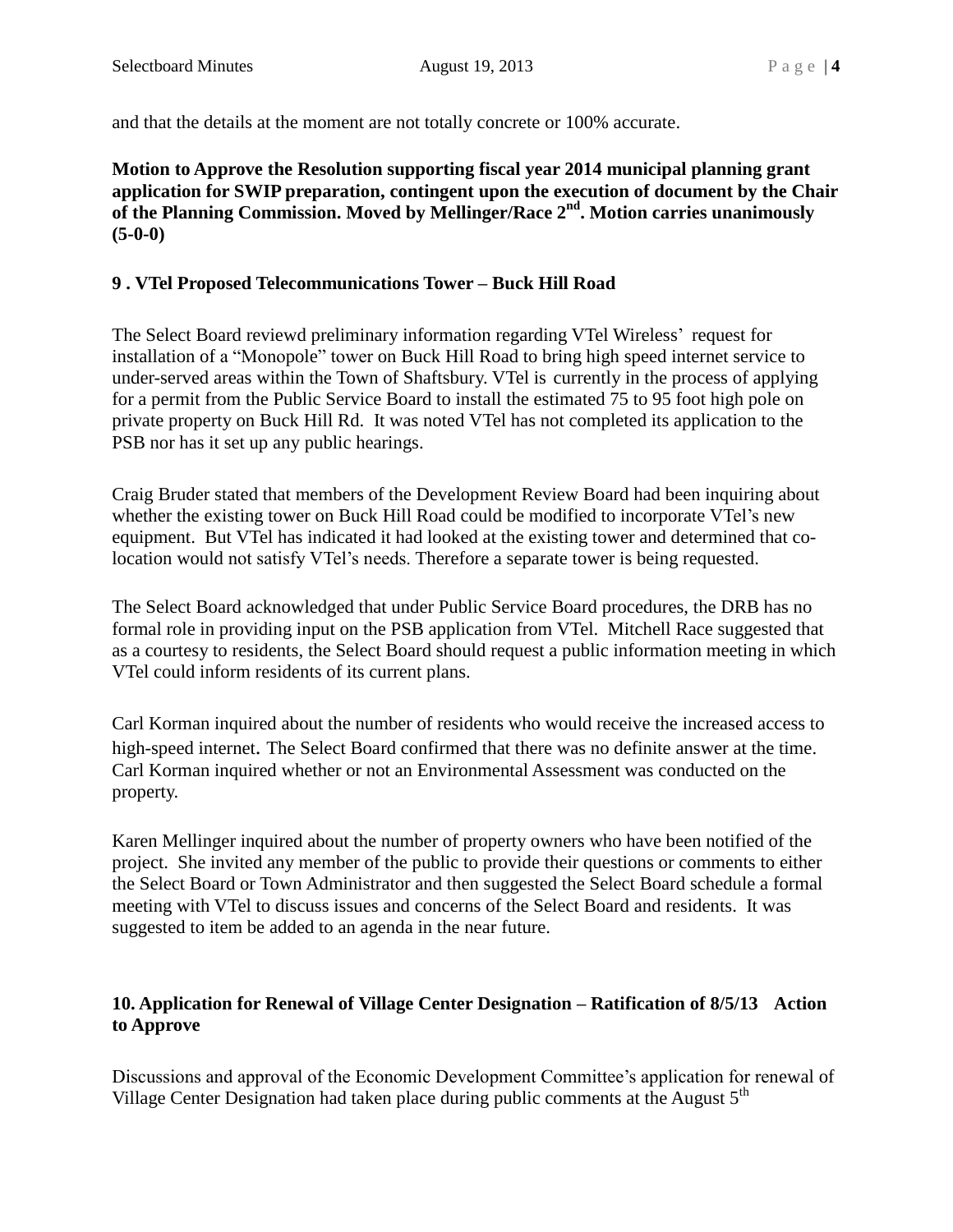Selectboard meeting. Karen Mellinger had suggested then that since the discussion and Board action had not been officially warned for August  $5<sup>th</sup>$ , 2013, that 'ratification' of the Board's approval of the application be added to the agenda for August  $19<sup>th</sup>$ , 2013.

**Motion to ratify the vote from August 5th, 2013 which expressed support for the Town's application to renew Village Center Designation. Mellinger/ Harrington 2nd . Motion carries unanimously (5-0-0)**

#### **11. Approval of Master Lease Agreement – Tax Exempt Financing With Municipal Leasing Consultants, LLC re: FY14 Highway Equipment**

Craig Bruder announced a unforeseen delay in the approval of the Master Lease Agreement due in part to a technical flaw relating to the supporting documents. The process continues to move ahead.

#### **12. Health Care Reform – Review/discussion of upcoming changes**

Margy Becker and Mitchell Race attended a Health Care meeting in Manchester describing the upcoming changes in Health Care Plans and Policy. Mitchell Race reported to the Select Board the information received from the meeting.

Mitchell Race identified a website currently under construction yet coming in the following week which would assist in finding the correct Health Plan for the employees of Shaftsbury. The website is [www.bcbsvt.com/vtreform.](http://www.bcbsvt.com/vtreform) Mitchell Race also noted that more information can be found at [www.healthconnect.vermont.gov.](http://www.healthconnect.vermont.gov/) Mitchell Race reported there is a \$95 dollar fine or 9% penalty on income as penalty for those who do not get Health Insurance per the implementation of the Affordable Care Act Mandate, which will go into effect in 2014.

Karen Mellinger requested the Health Trust liaison of the VCLT assist and work with the Select Board to make the correct decisions in regards to the Health Insurance plans for employees.

#### **13. New Town Garage Status Report**

Karen Mellinger and Ken Harrington reported the Garage Committee is currently heavily involved in drawing up a revised plan for the new garage to be voted on at the next bond vote. The revised plan is estimated to cost \$1 million dollars. Karen Mellinger stated modifications have been made to the size, configuration, and construction materials. The estimate has decreased from the previous estimate of \$1.5 million that was rejected in a previous vote.

Carl Korman commented that at the previous Garage Committee meeting, it had been suggested that the cost of the Town Garage should be illustrated in a manner which is more meaningful to taxpayers (i.e. \$1.00 (one dollar) per week on their property tax bills) rather than as a lump sum.